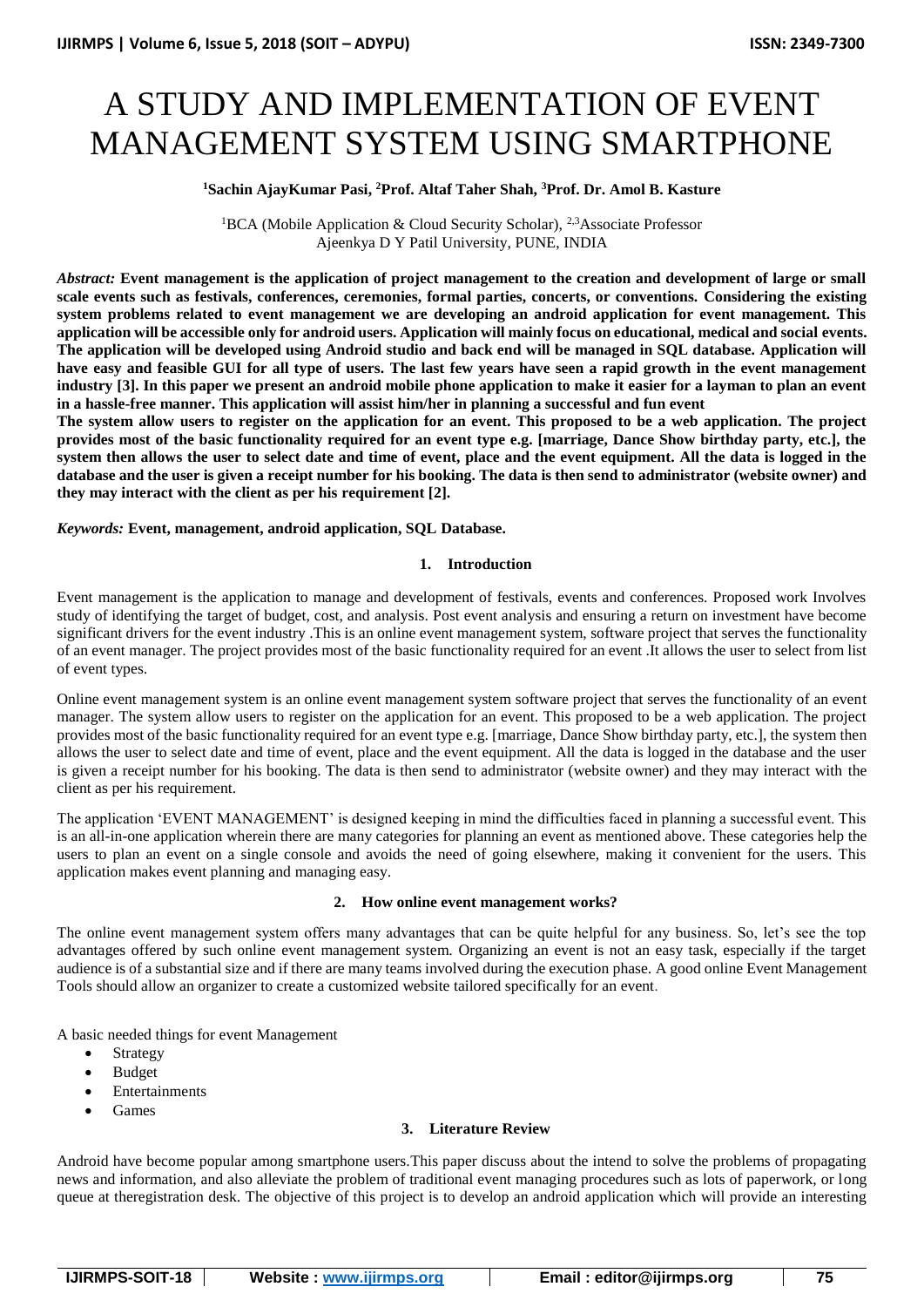# **IJIRMPS | Volume 6, Issue 5, 2018 (SOIT – ADYPU) ISSN: 2349-7300**

news and events so that users will be able to manage their event smoothly. The objective of this project is to develop an android application which will provide an interesting news and events so that users will be able to manage their event smoothly. Event organizers are continually appreciating the benefits of an online event management system such as an Event management application. Organizing an event is not an easy task, especially if the target audience is of a substantial size and if there are many teams involved during the execution phase. For this reason, automating the processes found in the event planning life cycle is a godsend to organizers who are still using old school methods. An online management system practically automates the organizing process and leaves lesser room for human error. This app is design which could effectively manage the event in an organization. This application contains the database which has the details of the participants, their name, and the events they are willing to participate, their registration ID, and event details like day, venue, time, etc. Instead of using paperwork, participant can simply use this mobile application to register.Events Management System is very helpful for events. This application being as a platform to know the events, to apply for the events. Event organizer is an application under project management for managing festivals or social events like gathering, colleges, events, conferences etc.Lastly, this application can be access everywhere, anytime as everybody have their own smartphone.

#### **4. System design**



#### **Model:**

Model contains information about state data for each component. It displays the data on which an application is based. It is different for each component viz: scrollbar-max and min values, current position, and width of thumb. Model data is always independent of visual representation.

#### **View:**

View present the data represented by the model in a way that is targeted at a specific type of client view provide GUI for the model. View is a middleware between user and the application. It communicate with the model to get the state change information. It can vary between platform/look and feel.

#### **Controller:**

Controller is responsible for controlling all the view associated with model. When a user interacts with the view and tries to update model, the controller invokes various method to update the model. Controller decides how component reacts to an events.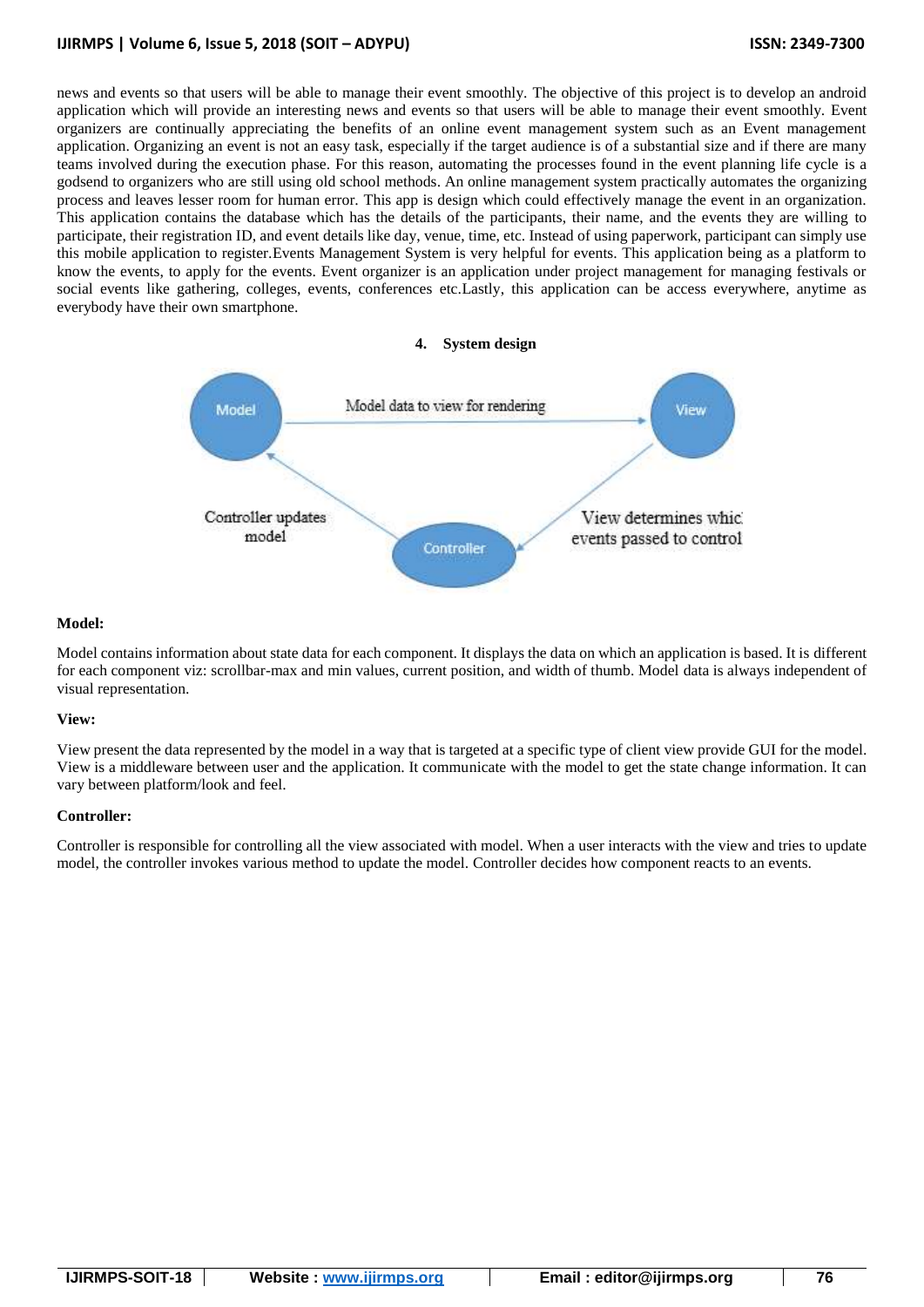**5. Design: User Interface on Smartphone**